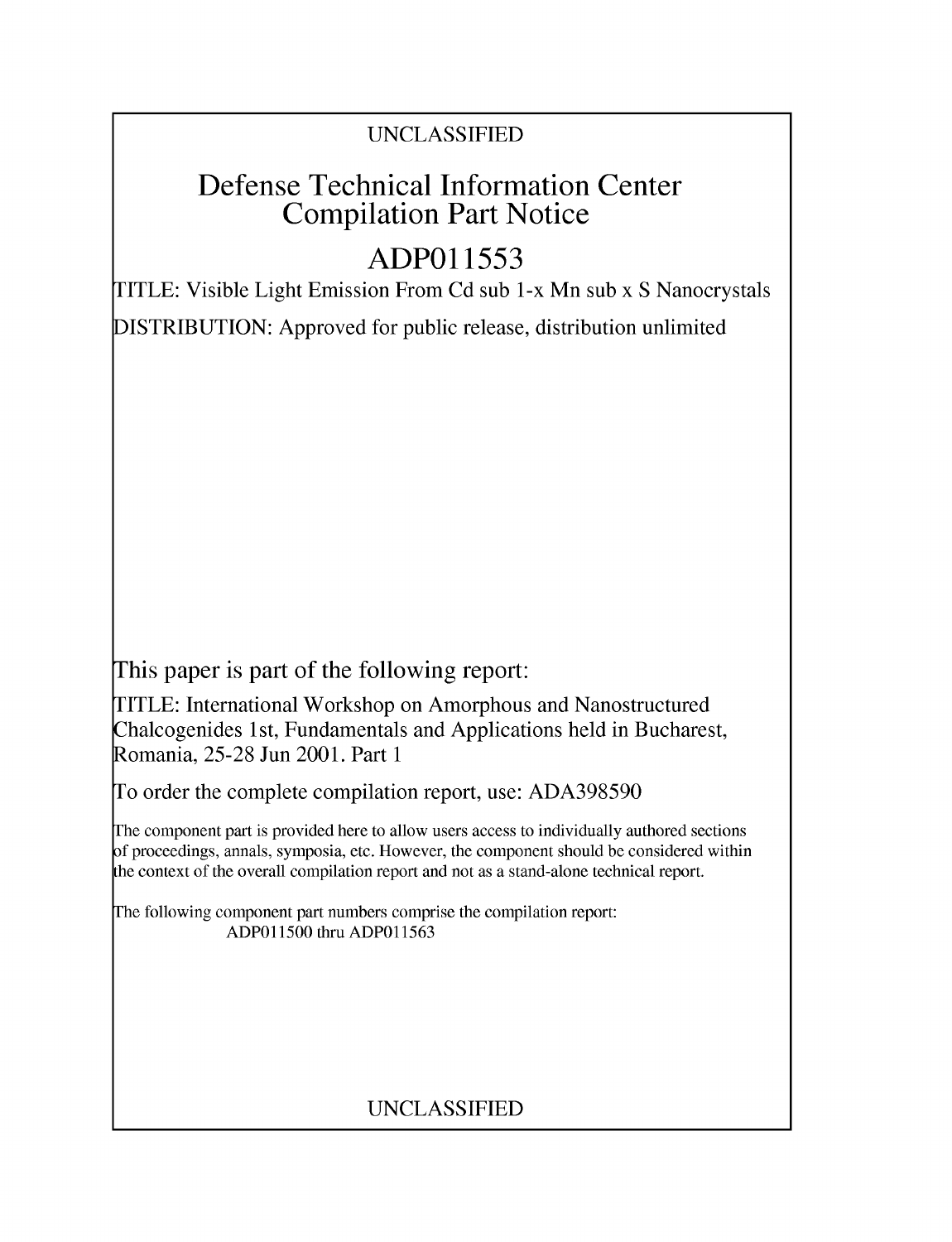#### VISIBLE LIGHT **EMISSION** FROM Cdi-xMnxS **NANOCRYSTALS**

V. Ghiordanescu, M. Sima, M. **N.** Grecu, L. Mihut

National Institute of Materials Physics, PO Box **MG-7** 76900 Bucharest-Magurele, Romania

The luminescence spectra of some  $Cd_{1-x}Mn_xS$  nanocrystals have been measured at room and liquid nitrogen temperature. The  $Mn^{2+}$  ions give rise to a broad emission band centered at about 580 nm, between the emission bands of CdS host.

(Received May 8, 2001; accepted June 11, 2001)

*Keywords:* Cd<sub>1-x</sub>Mn<sub>x</sub>S nanocrystals, Optical and EPR spectra

#### **1.** Introduction

Optical properties of the nanocrystaline semiconductors were extensively studied in the last years. Due to the quantum confinement, the large surface/volume ratio and the high density of the surface states, these materials differ from the bulk crystals. Most

studies were performed on the pure semiconductors [1-5]. To improve emission activity have been performed researches on the doped nanocrystaline semiconductors like ZnS: Mn [6-8] or CdS:Mn [9- 11]. The d-electronic states of the  $Mn^{2+}$  ions act as the luminescence centers emitting in the green part of the visible spectrum; the efficiency increases by energy transfer from s-p states of the host nanocrystal. On the other side, recent studies [7,8] showed that the emission intensity increases as a result of surface modification, which appears when the nanocrystals are imbedded in an acrylic polymer.

In our paper we report some results of the study concerning the influence of  $Mn^{2+}$ ion and poly(p-aminobenzoic acid) (PABA) matrix on the optical properties of  $Cd_{1-x}Mn_xS$  nanocrystals.

#### 2. Synthesis

 $Cd_{1-x}Mn_xS$  nanoparticles were prepared at room temperature by  $H_2S$  bubbling into  $H_2O/THF$ (tetrahydrofuran) (1:4 vol.) solution containing  $CdCl<sub>2</sub>$  and  $MnCl<sub>2</sub>$  in different molare ratios; the concentration of the cations,  $[Cd^{2+}]+[Mn^{2+}]$  was kept at  $10^{-3}$  M. The pH of the solution before treatment with hydrogen sulfide was 8.5. Sodium thioglycollate  $(10^{-3}M)$ , as stabilizing agent was added in this solution. The precipitated nanoparticles were maintained in this medium during 48 h and then separated. To obtain a composite film PABA/ $Cd<sub>0.95</sub>Mn<sub>0.05</sub>S$  the nanocrystals were redispersed into H20/THF (9:10 vol.) and were mixed with PABA; the polymer was prepared using the procedure described in [12]. For optical measurements the  $Cd_{1-x}M_{n_x}S$  nanoparticles and the composite were deposited on the quartz glass substrate. The  $Cd_{0.95}Mn_{0.05}S$  particles dimension was estimated to be  $\sim 10$ nm from the micrograph (Fig. 1) obtained with a Philips EM 301 electron microscope.

#### **3.** Results and Discussion

Fig. 2 shows *the absorption spectra* at room temperature (RT) for  $Cd_{0.95}Mn_{0.05}S$  (a),  $Cd_{0.75}Mn_{0.25}S$  (b) and PABA/Cd<sub>0.95</sub>Mn<sub>0.05</sub>S composite film (c). Curves (a) and (b) show a main peak due to CdS, near 400 nm and several weak superimposed structures (Table 1) which can be attributed to  $Mn^{2+}$  ions, according to literature data [13-15]; the 405 and 414 nm absorption peaks are due to transitions of excited CdS states [3] . Curve (c) doesn't show these absorption peaks; a nanoparticles' agglomeration process can be produced in composite sample. The assignments of the  $Mn^{2+}$  transitions given in Table 1 are in agreement with literature data [13-15].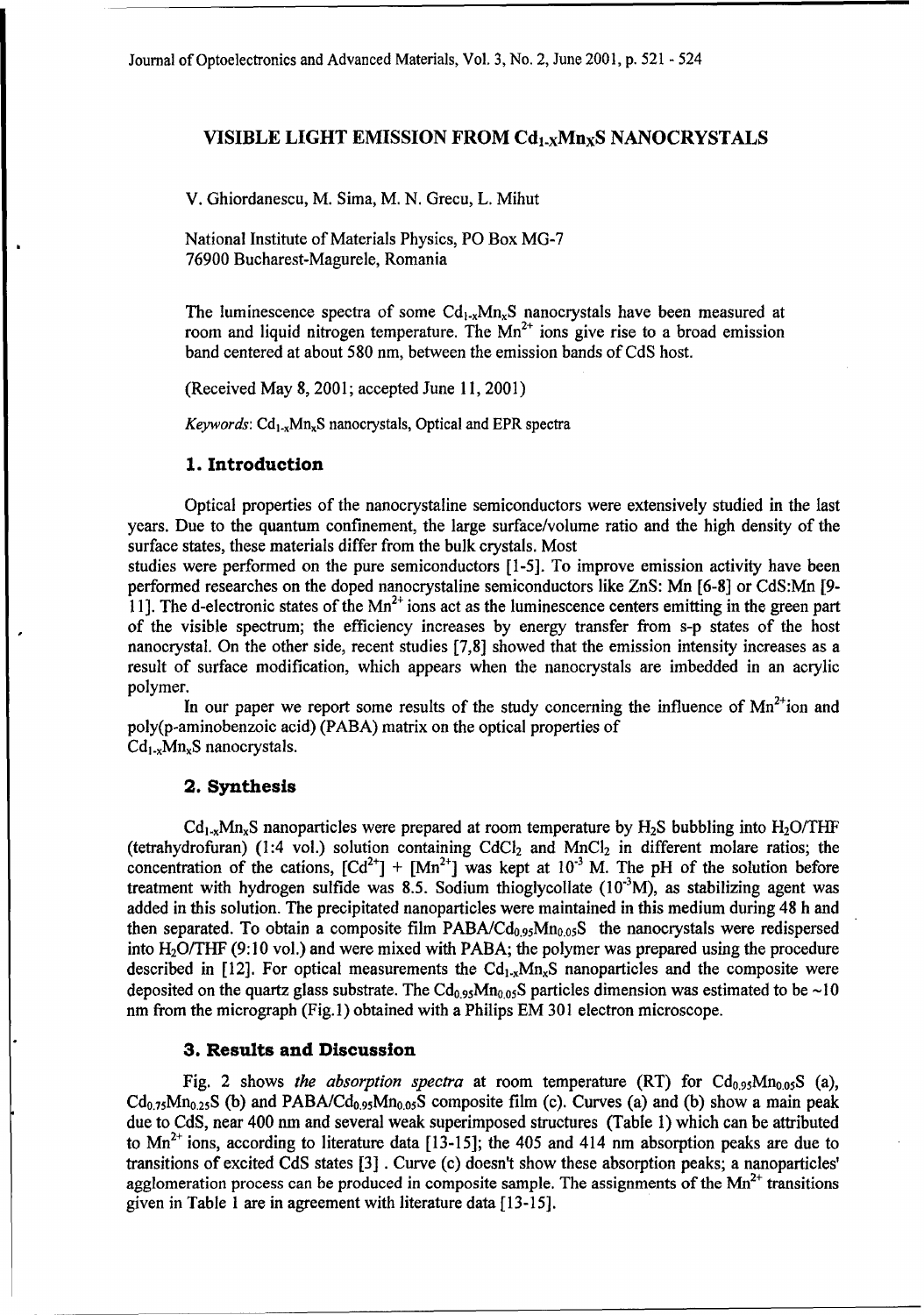





 $Cd_{0.75}Mn_{0.25}S$  nanoparticles and PABA/  $Cd_{0.95}Mn_{0.05}S$  composite film, at RT.

Table 1. The Mn<sup>2+</sup> absorption and photoluminescence excitation (PLE) maxima for Cd<sub>1-x</sub>Mn<sub>x</sub>S nanoparticles.

| $A_6$                                    |                | ${}^{4}T_{1}({}^{4}G)$ | ${}^{4}T_{2}({}^{4}\overline{G})$ | $\mathrm{^{4}E}$ .<br>$A_1({}^4G)$ | ${}^{4}T_{2}({}^{4}P)$ | $^4E(^4P)$ | ${}^{4}T_{2}({}^{4}D)$ |
|------------------------------------------|----------------|------------------------|-----------------------------------|------------------------------------|------------------------|------------|------------------------|
| $Cd_{0.6}Mn_{0.4}S,$<br>crystal $[13]$   |                | 510                    | 480                               | 445                                |                        |            |                        |
| $Zn_{0.95}Mn_{0.05}S,$<br>crystal $[14]$ |                | 531                    | 498                               | 466                                | 429                    | 389        |                        |
| $Zn_{0.94}Mn_{0.6}S^*$ ,<br>film $[15]$  |                | 550                    | 500                               | 465                                | 430                    | 380        |                        |
| $Cd_{0.95}Mn_{0.05}S,$<br>our results    | Abs. $(Fig.2)$ | $\blacksquare$         | 485                               | 463                                | 430                    | 373        | 360                    |
|                                          | PLE (Fig.4)    | 508                    | 490                               | 465                                | 429                    | 373        | 361                    |

\*estimated from transmission spectrum

decreases (Table 2).

*The photoluminescence (PL) spectra* were registered at RT and liquid nitrogen temperature (LNT) using the exciting light from an  $Ar^+$  laser ( $\lambda$ =457.9 nm) and a SPEX double monochromator with EMI 9658 A photomultiplier. The geometry was  $90^{\circ}$  and the registration by photon counting. Table 2 presents the positions of the maxima and their intensities observed on the PL spectra (Fig.3). Assuming that the emission spectrum is composed by three Gaussian curves, the maximum centered at 510 nm at LNT is attributed to CdS band to band transition [1]. The red luminescence (652-673 nm) is due to CdS defect states. The emission maximum (576-596 nm) located between CdS bands is attributed to the Mn<sup>2+</sup> ions  $({}^{4}T_{1} \rightarrow {}^{6}A_{1}$  transition), in accordance with [9-11]. The relative efficiency of manganese PL increases as far as temperature and  $Mn^{2+}$  concentration

Table 2. PL intensity (I) and peak position ( $\lambda$ , nm) of the Cd<sub>0.95</sub>Mn<sub>0.05</sub>S (a), Cd<sub>0.75</sub>Mn<sub>0.25</sub>S (b) nanoparticles and PABA/  $Cd_{0.95}Mn_{0.05}S$  composite film(c), obtained by deconvoluting the PL

|            |     |                |     | spectra. |     |     |
|------------|-----|----------------|-----|----------|-----|-----|
|            | 2)  |                | b)  |          |     |     |
|            | 灬   |                |     |          | ∼   |     |
|            | 510 | 1,3            | 518 | 1.6      | 509 | 2.3 |
| <b>LNT</b> | 586 | 22.1           | 596 | 5.9      | 576 | 4.0 |
|            | 652 | 10.5           | 673 | 8.9      | 663 | 4.0 |
|            | 539 | 1.0            | 525 | 0.3      | 523 | 0.7 |
| <b>RT</b>  | 579 | $\mathbf{1.2}$ | 564 | 0.8      | 573 | 2.0 |
|            | 659 | ີ<br>ے. ا      | 674 | 0.7      | 670 | 1.9 |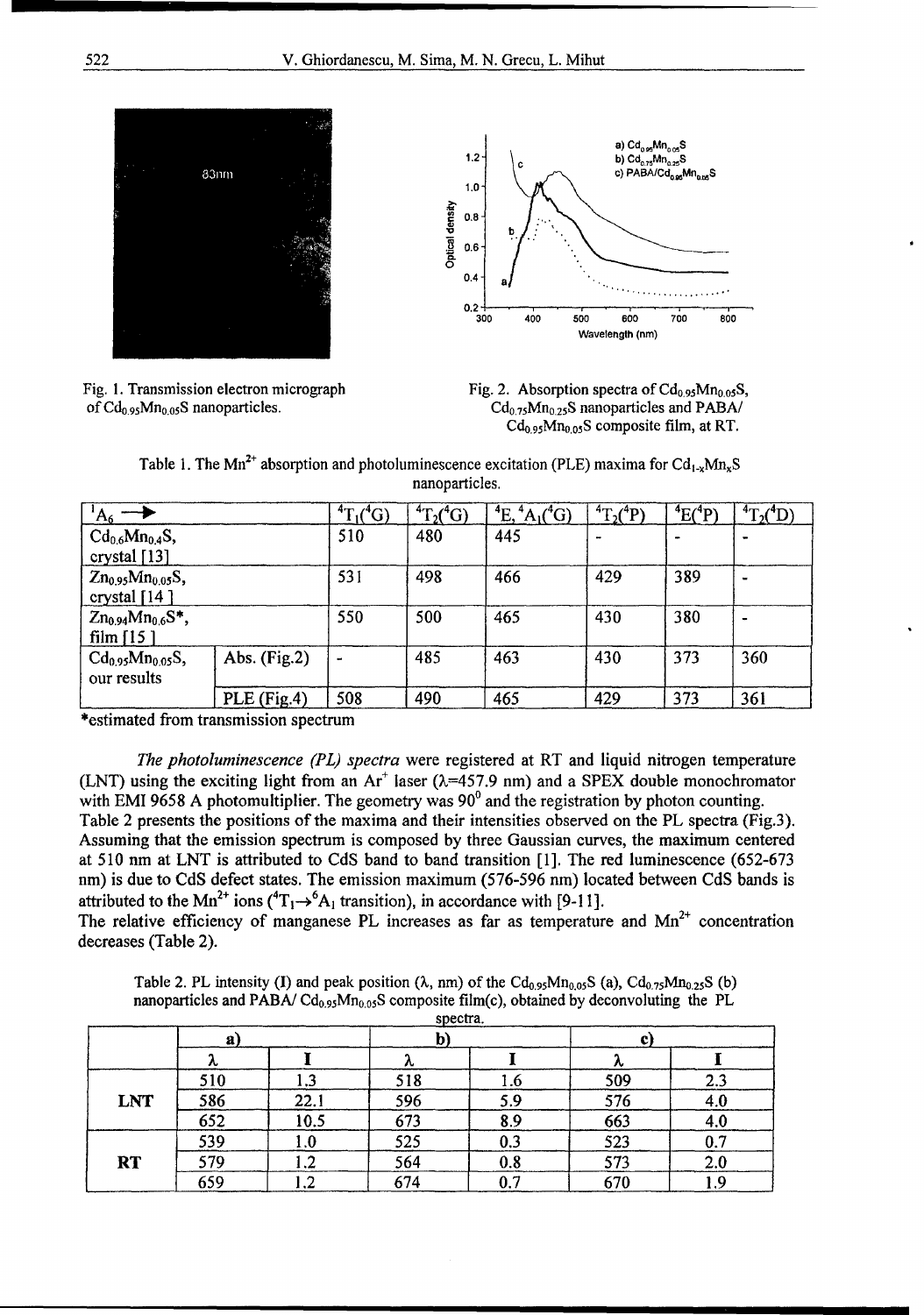

Fig. 3. Photoluminescence spectra of  $Cd_{0.95}Mn_{0.05}S$  (a,a'),  $Cd_{0.75}Mn_{0.25}S$  (b,b') nanoparticles and PABA/ $Cd_{0.95}Mn_{0.05}S$  (c,c') composite film, at RT and LNT.



Fig. 4. Photoluminescence excitation spectra of  $Cd_{0.95}Mn_{0.05}S$  nanoparticles in the 570 nm (curve a)and 750 nm (curve b) spectral region, at RT.

*The photoluminescence excitation (PLE) spectra* (Fig. 4) were obtained in the 320-550 nm range, using a SPM-2 monochromator with tungsten lamp and EMI 6558 QB photomultiplier. The sample was irradiated in the  $45^{\circ}$  geometry arrangement using a cut filter and interferential filters, which permit detection at the 570 nm and 750 nm. The data were corrected using a  $BaSO<sub>4</sub>$  diffuser as reference.

One can observe in the Fig. 4, curve (a) the presence of several weak peaks, which are attributed to the Mn<sup>2+</sup> absorption [13-15]. The supplementary peaks from 446, 411, 396 and 388 nm can be attributed to CdS host [3]. The CdS luminescence from 510 nm is a result of these absorptions and it is superimposed on the  ${}^{1}A_{6}\rightarrow {}^{4}T_{1}$  Mn<sup>2+</sup> absorption; an energy transfer from CdS host to manganese emitting centers can be produced. The shape of the curve (b) (Fig. 4) registered for the red emission follows filter transmission; the presence of very weak peaks in the 400 nm region confirms that the red emission is due to some defects' states in the gap of CdS.

*X-band EPR spectra* were recorded at room temperature for  $Cd_{1-x}M_{1-x}S$  nanoparticles deposited on quartz plate. In figure 5 are shown broad EPR signals in three samples with different concentrations of manganese ions: 5%, 25%, respectively 5% and dispersed in polymer. Absorption is mainly observed in the region of  $g_{\text{eff}} = 2.01$ . No resolved hyperfine structure is observed. The broadening of the EPR line width increases with the concentration of manganese ions from 12 mT (in sample with 5% Mn) to 19 mT (for 25% Mn). The sample dispersed in polymer has a narrower line (11 mT). We note that these values are much smaller than those reported in [16]. Besides, the EPR spectra for samples with low concentration of Mn ions are changing in time. In figure 5(a) one can see such a behaviour; the spectrum of two distinct EPR signals observed for fresh samples is drastically